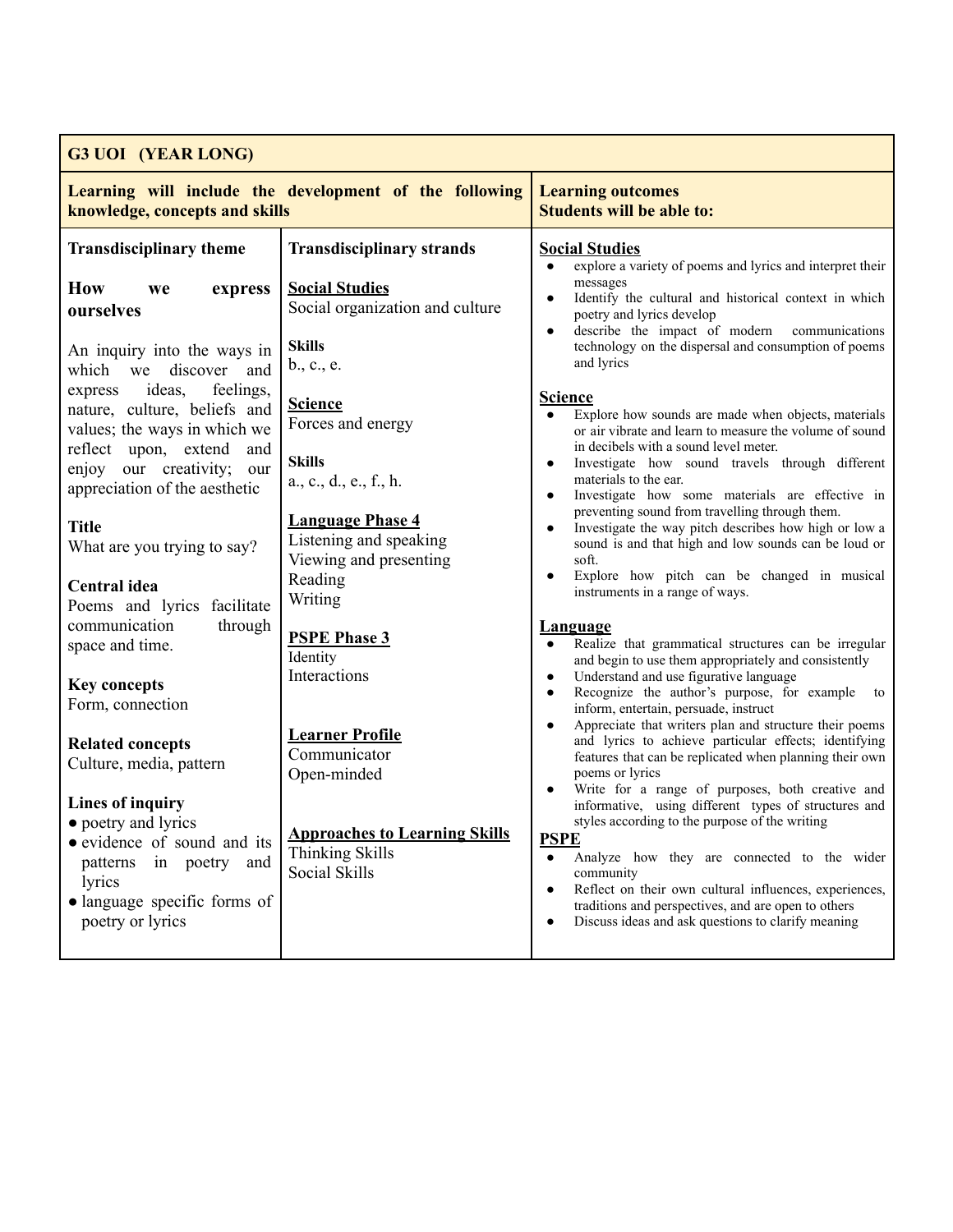| G3 UOI                                                                                                                                                                                                                                                                                                                                                                                                                                                                                                                       |                                                                                                                                                                                                                                                                                                                                       |                                                                                                                                                                                                                                                                                                                                                                                                                                                                                                                                                                                                                                                                                                                                                                                                                                             |  |  |
|------------------------------------------------------------------------------------------------------------------------------------------------------------------------------------------------------------------------------------------------------------------------------------------------------------------------------------------------------------------------------------------------------------------------------------------------------------------------------------------------------------------------------|---------------------------------------------------------------------------------------------------------------------------------------------------------------------------------------------------------------------------------------------------------------------------------------------------------------------------------------|---------------------------------------------------------------------------------------------------------------------------------------------------------------------------------------------------------------------------------------------------------------------------------------------------------------------------------------------------------------------------------------------------------------------------------------------------------------------------------------------------------------------------------------------------------------------------------------------------------------------------------------------------------------------------------------------------------------------------------------------------------------------------------------------------------------------------------------------|--|--|
| Learning will include the development of the following knowledge,<br>concepts and skills                                                                                                                                                                                                                                                                                                                                                                                                                                     |                                                                                                                                                                                                                                                                                                                                       | <b>Learning outcomes</b><br><b>Students will be able to:</b>                                                                                                                                                                                                                                                                                                                                                                                                                                                                                                                                                                                                                                                                                                                                                                                |  |  |
| <b>Transdisciplinary theme</b>                                                                                                                                                                                                                                                                                                                                                                                                                                                                                               | <b>Transdisciplinary strands</b>                                                                                                                                                                                                                                                                                                      | <b>Social Studies</b><br>Identify various bodies of water<br>$\bullet$                                                                                                                                                                                                                                                                                                                                                                                                                                                                                                                                                                                                                                                                                                                                                                      |  |  |
| Sharing the planet<br>inquiry into<br>rights<br>An<br>and<br>responsibilities in the struggle to<br>share finite resources with other<br>people and with other living things;<br>communities and the relationships<br>within and between them; access to<br>equal<br>opportunities;<br>peace<br>and<br>conflict resolution<br><b>Title</b><br>Water, water everywhere<br><b>Central</b> idea<br>Water is essential to life, and is a<br>limited resource for many people.<br><b>Key concepts</b><br>Function, responsibility | <b>Social Studies</b><br>Resources and the environment<br><b>Skills</b><br>$a_{\cdot}, b_{\cdot}, d_{\cdot}$<br><b>Science</b><br>Materials and matter<br>Living things<br><b>Skills</b><br>a., b., c., d., f., g.<br><b>Language Phase 4</b><br>Viewing and presenting<br>Reading<br>Writing<br><b>PSPE Phase 3</b><br>Active living | Describe how water sustains life<br>$\bullet$<br>Analyze systems of water storage and<br>$\bullet$<br>usage, both natural and human-made<br>Explain why freshwater is a limited<br>$\bullet$<br>resource<br>Identify water issues and propose<br>$\bullet$<br>solutions for responsible,<br>equitable<br>water use<br><b>Science</b><br>Recognize that matter can be solid,<br>$\bullet$<br>liquid, or gas<br>Investigate how materials change when<br>$\bullet$<br>they are heated or cooled<br>Recognize that melting is when a solid<br>$\bullet$<br>turns into a liquid and is the reverse of<br>freezing<br>Recognize that water exists in the<br>٠<br>atmosphere in different forms (water<br>cycle)<br>Construct a device for the filtration of<br>$\bullet$<br>water                                                                |  |  |
| <b>Related concepts</b><br>Conservation, equity, processes<br><b>Lines of inquiry</b><br>$\star$ Sources of water<br>$\star$ Water in our daily lives<br>$\star$ Responsible use of water                                                                                                                                                                                                                                                                                                                                    | <b>Learner Profile</b><br>Inquirer<br>Principled<br><b>Approaches to Learning Skills</b><br><b>Communication Skills</b><br><b>Research Skills</b>                                                                                                                                                                                     | <b>Language</b><br>Discuss a newspaper/magazine article<br>and tell how the words and pictures work<br>together to convey a particular message<br>As part of the inquiry process, work<br>$\bullet$<br>cooperatively with others to access, read,<br>interpret, and evaluate a range of source<br>materials<br>Understand when and how to use the<br>internet and multimedia resources for<br>research<br>Write<br>independently<br>and<br>with<br>$\bullet$<br>confidence, demonstrating a personal<br>voice as a writer<br>Select vocabulary and supporting details<br>$\bullet$<br>to achieve desired effects<br>Organize ideas in a logical sequence<br>Check punctuation, variety of sentence<br>$\bullet$<br>starters, spelling, presentation<br><b>PSPE</b><br>Understand that there are substances<br>that can cause harm to health |  |  |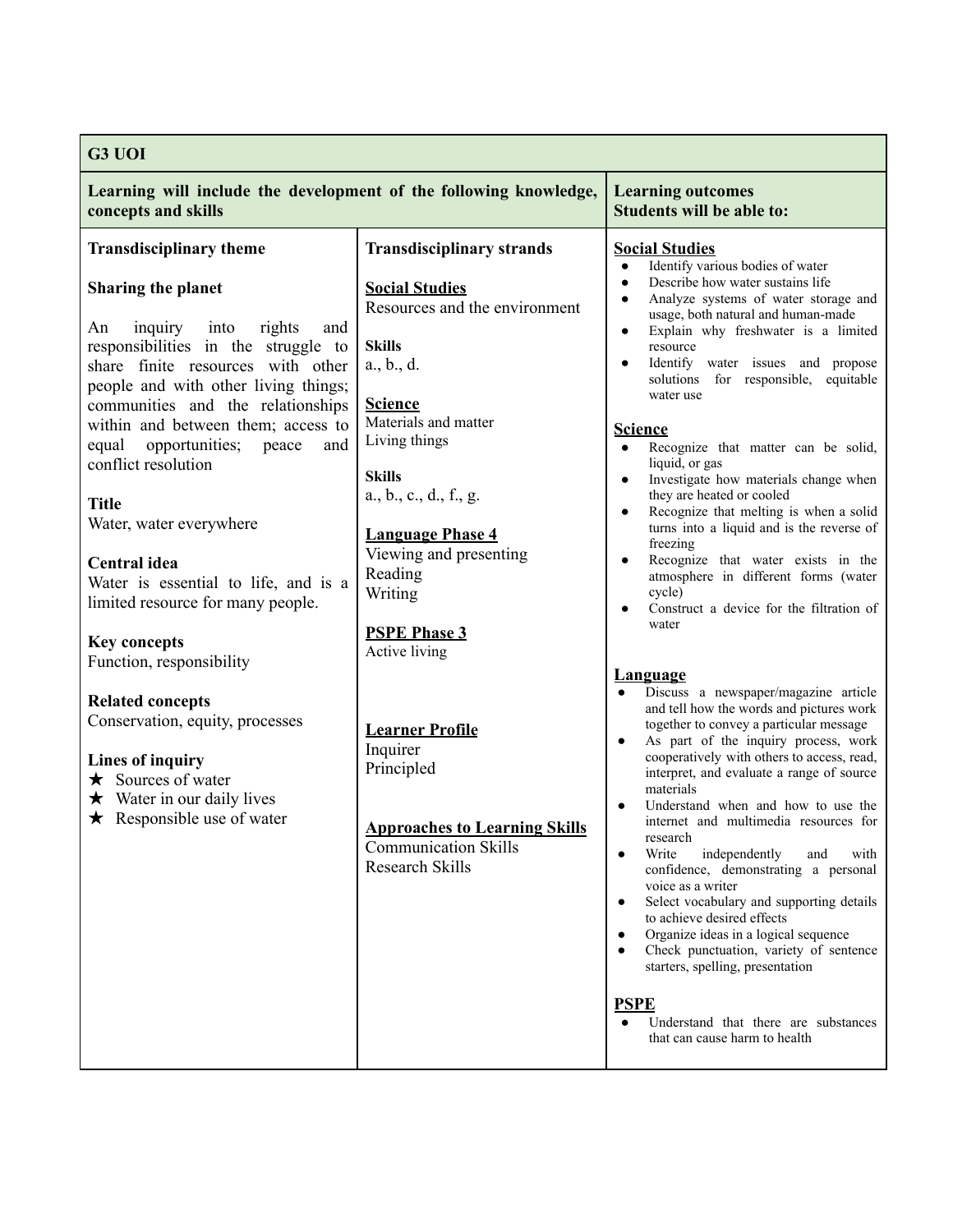| G3 UOI                                                                                                                                                                                                                                                                                                                                                                                                                                                                                                                                                                                                                                                                                                                                                                                                                                        |                                                                                                                                                                                                                                                                                                                                                                                                                              |                                                                                                                                                                                                                                                                                                                                                                                                                                                                                                                                                                                                                                                                                                                                                                                                                                                                                                                                                                                                                                                                                                                                                                                                                                                                                                                                                                                                                                                                                          |  |  |
|-----------------------------------------------------------------------------------------------------------------------------------------------------------------------------------------------------------------------------------------------------------------------------------------------------------------------------------------------------------------------------------------------------------------------------------------------------------------------------------------------------------------------------------------------------------------------------------------------------------------------------------------------------------------------------------------------------------------------------------------------------------------------------------------------------------------------------------------------|------------------------------------------------------------------------------------------------------------------------------------------------------------------------------------------------------------------------------------------------------------------------------------------------------------------------------------------------------------------------------------------------------------------------------|------------------------------------------------------------------------------------------------------------------------------------------------------------------------------------------------------------------------------------------------------------------------------------------------------------------------------------------------------------------------------------------------------------------------------------------------------------------------------------------------------------------------------------------------------------------------------------------------------------------------------------------------------------------------------------------------------------------------------------------------------------------------------------------------------------------------------------------------------------------------------------------------------------------------------------------------------------------------------------------------------------------------------------------------------------------------------------------------------------------------------------------------------------------------------------------------------------------------------------------------------------------------------------------------------------------------------------------------------------------------------------------------------------------------------------------------------------------------------------------|--|--|
| Learning will include the development of the following knowledge,<br>concepts and skills                                                                                                                                                                                                                                                                                                                                                                                                                                                                                                                                                                                                                                                                                                                                                      | <b>Learning outcomes</b><br>Students will be able to:                                                                                                                                                                                                                                                                                                                                                                        |                                                                                                                                                                                                                                                                                                                                                                                                                                                                                                                                                                                                                                                                                                                                                                                                                                                                                                                                                                                                                                                                                                                                                                                                                                                                                                                                                                                                                                                                                          |  |  |
| <b>Transdisciplinary theme</b>                                                                                                                                                                                                                                                                                                                                                                                                                                                                                                                                                                                                                                                                                                                                                                                                                | <b>Transdisciplinary strands</b>                                                                                                                                                                                                                                                                                                                                                                                             | <b>Social Studies</b><br>Locate places in the world on a globe<br>$\bullet$                                                                                                                                                                                                                                                                                                                                                                                                                                                                                                                                                                                                                                                                                                                                                                                                                                                                                                                                                                                                                                                                                                                                                                                                                                                                                                                                                                                                              |  |  |
| Where we are in place and time<br>An inquiry into organization in place<br>and time; personal histories; homes and<br>journeys; the discoveries, explorations<br>and migrations of humankind;<br>the<br>relationships<br>between<br>the<br>and<br>interconnectedness of individuals and<br>civilizations, from local and global<br>perspectives.<br><b>Title</b><br>ABC - A Biome Collaboration<br><b>Central</b> idea<br>The environment influences where<br>living things settle and how they<br>change to survive<br><b>Key concepts</b><br>Form, change, causation<br><b>Related concepts</b><br>Adaptation, Habitat, Location<br>Lines of inquiry<br>$\star$ How we represent the places where<br>we live<br>$\star$ How different animals adapt to<br>their environment<br>$\star$ Identifying<br>animals<br>in<br>their<br>environment | <b>Social Studies</b><br>Human<br>natural<br>and<br>environments<br><b>Skills</b><br>$a_{\cdot}, b_{\cdot}, c_{\cdot}$<br><b>Science</b><br>Living things<br><b>Skills</b><br>a., b., c., g.,<br><b>Language Phase 4</b><br>Reading<br>Writing<br><b>PSPE Phase 3</b><br>Identity<br><b>Learner Profile</b><br>Thinker<br>Knowledgeable<br><b>Approaches to Learning Skills</b><br><b>Thinking Skills</b><br>Research Skills | or map<br>Use location terms and geographic<br>$\bullet$<br>representations to describe where<br>places are in location to each other<br>Describe various biomes that are<br>home to living things<br>Investigate the factors that influence<br>$\bullet$<br>where people are located<br><b>Science</b><br>Identify equipment used to locate<br>$\bullet$<br>plants and animals in their habitats<br>Recognize the ways in which plants<br>$\bullet$<br>and animals have adapted over time<br>Use simple identification keys to<br>$\bullet$<br>name plants and animals in their<br>habitats<br><b>Language</b><br>Distinguish between fiction and<br>non-fiction<br>and<br>select<br>books<br>appropriate to specific purposes<br>Use reference books, dictionaries,<br>$\bullet$<br>computer/web-based<br>and<br>with<br>applications<br>increasing<br>independence and accuracy<br>Identify relevant, reliable and useful<br>$\bullet$<br>information<br>and<br>decide<br>on<br>appropriate ways to use it<br>Use knowledge of written code<br>$\bullet$<br>accurately<br>spell<br>patterns<br>to<br>high-frequency and familiar words<br>Work independently to produce<br>written work that is legible and<br>well-presented either by hand or in<br>digital format<br><b>PSPE</b><br>Embrace optimism to shape a<br>$\bullet$<br>positive attitude towards themselves<br>and their future<br>Motivate themselves intrinsically<br>$\bullet$<br>and behave with belief in themselves |  |  |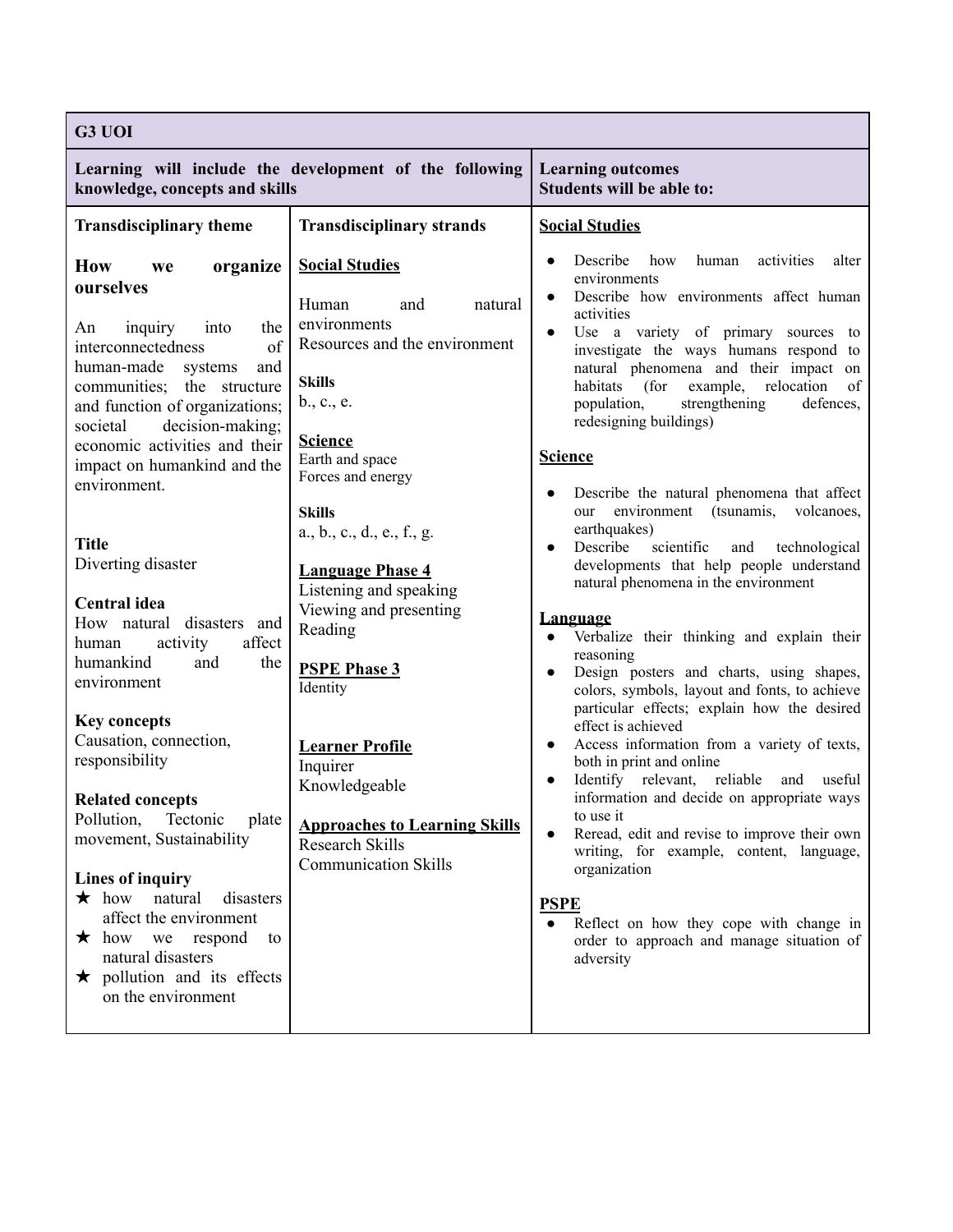| G3 UOI                                                                                                                                                                                                                                                                                                                                                                                                                                                                                                                                                                                                                                                                                                            |                                                                                                                                                                                                                                                                                                                                                                           |                                                                                                                                                                                                                                                                                                                                                                                                                                                                                                                                                                                                                                                                                                                                                                                                                                                                                                                                                                                                                                                                                                                                                                                                                                                                                                           |
|-------------------------------------------------------------------------------------------------------------------------------------------------------------------------------------------------------------------------------------------------------------------------------------------------------------------------------------------------------------------------------------------------------------------------------------------------------------------------------------------------------------------------------------------------------------------------------------------------------------------------------------------------------------------------------------------------------------------|---------------------------------------------------------------------------------------------------------------------------------------------------------------------------------------------------------------------------------------------------------------------------------------------------------------------------------------------------------------------------|-----------------------------------------------------------------------------------------------------------------------------------------------------------------------------------------------------------------------------------------------------------------------------------------------------------------------------------------------------------------------------------------------------------------------------------------------------------------------------------------------------------------------------------------------------------------------------------------------------------------------------------------------------------------------------------------------------------------------------------------------------------------------------------------------------------------------------------------------------------------------------------------------------------------------------------------------------------------------------------------------------------------------------------------------------------------------------------------------------------------------------------------------------------------------------------------------------------------------------------------------------------------------------------------------------------|
| Learning will include the development of the following<br>knowledge, concepts and skills                                                                                                                                                                                                                                                                                                                                                                                                                                                                                                                                                                                                                          |                                                                                                                                                                                                                                                                                                                                                                           | <b>Learning outcomes</b><br><b>Students will be able to:</b>                                                                                                                                                                                                                                                                                                                                                                                                                                                                                                                                                                                                                                                                                                                                                                                                                                                                                                                                                                                                                                                                                                                                                                                                                                              |
| <b>Transdisciplinary theme</b>                                                                                                                                                                                                                                                                                                                                                                                                                                                                                                                                                                                                                                                                                    | <b>Transdisciplinary strands</b>                                                                                                                                                                                                                                                                                                                                          | <b>Social Studies</b>                                                                                                                                                                                                                                                                                                                                                                                                                                                                                                                                                                                                                                                                                                                                                                                                                                                                                                                                                                                                                                                                                                                                                                                                                                                                                     |
| Who we are<br>An inquiry into the nature of<br>the self; beliefs and values;<br>personal, physical, mental,<br>social and spiritual health;<br>relationships<br>human<br>including families, friends,<br>communities, and cultures;<br>rights and responsibilities;<br>what it means to be human.<br><b>Title</b><br>Circle of life<br><b>Central idea</b><br>Living things depend on<br>other<br>and<br>the<br>each<br>environment to survive<br><b>Key concepts</b><br>Function, connection<br><b>Related concepts</b><br>Wellness, process, systems<br>Lines of inquiry<br>$\star$ How living things get<br>energy<br>$\star$ Ways to keep healthy<br>relationships<br>$\star$ Energy<br>between living things | <b>Science</b><br>Living things<br><b>Skills</b><br>a., b., c., d., e., f., g., h.<br><b>Language Phase 4</b><br>Listening and speaking<br>Viewing and presenting<br>Reading<br><b>PSPE Phase 3</b><br>Active living<br><b>Learner Profile</b><br>Balanced<br>Risk-taker<br><b>Approaches to Learning Skills</b><br><b>Communication Skills</b><br>Self-management Skills | How human activities disrupt food chains<br><b>Science</b><br>Explore human senses and the ways we use<br>$\bullet$<br>them to learn about our world (taste and teeth)<br>Describe the process of digestion<br>$\bullet$<br>Recognize how food chains can be used to<br>$\bullet$<br>represent feeding relationships in a habitat and<br>present these in text and diagrams<br>Define the terms producer,<br>consumer,<br>$\bullet$<br>predator, and prey<br>Explore and construct food chains in a<br>particular habitat<br><u>Language</u><br>Verbalize their thinking and explain their<br>reasoning<br>Design posters and charts, using shapes,<br>$\bullet$<br>colors, symbols, layout and fonts, to achieve<br>particular effects; explain how the desired<br>effect is achieved<br>Access information from a variety of texts,<br>$\bullet$<br>both in print and online<br>Identify relevant, reliable<br>and<br>useful<br>$\bullet$<br>information and decide on appropriate ways to<br>use it<br><b>PSPE</b><br>Understand that there are some substances that<br>can cause harm to health (nutrition)<br>Identify ways to live a healthier lifestyle<br>Plan, perform and reflect on movement<br>sequences in order to improve<br>Demonstrate greater body control when<br>performing movements |